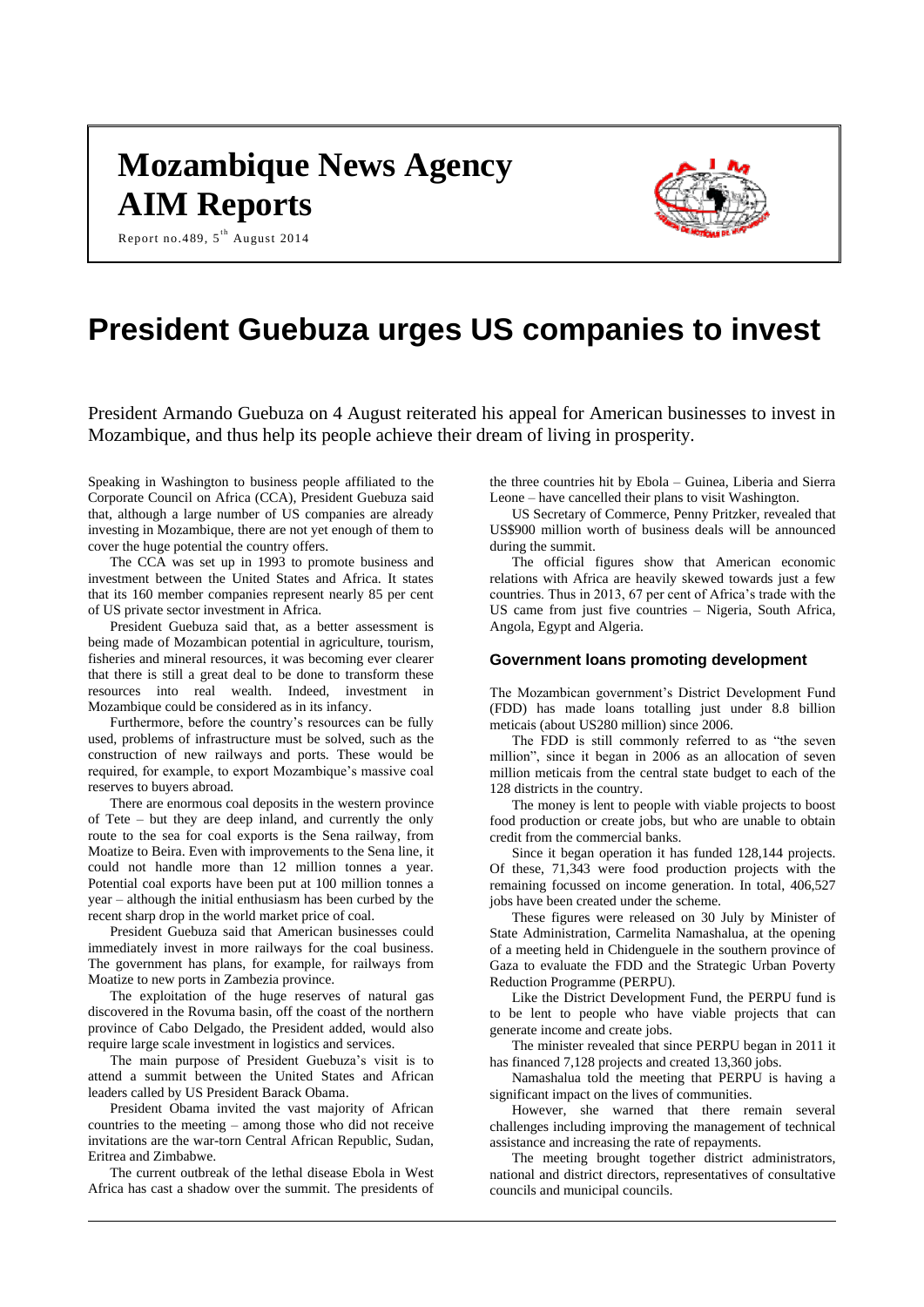# **Government and Renamo close to signing agreement**

The Mozambican government has asked for a short pause before signing a "final document" on the deployment of international observers to monitor a cessation of hostilities between the government and the Renamo.

It had been expected that the agreement would be signed on 4 August during the 68th round in the dialogue between government and Renamo delegations.

The delay was due to a request by the government delegation to review the terms of reference for the international observers.

However, the deputy head of the government delegation, Transport Minister Gabriel Muthisse, assured reporters that this review only concerned some "operational aspects" concerning the placing of the various regional commands of the international mission.

"The government has asked for more time to reflect", he said. "We are convinced that Renamo will also have some time to continue reflecting so that in the next sessions we can conclude the document on the terms of reference for the international observers".

As far as Muthisse was concerned, this delay in signing the final document should have no impact on the general elections scheduled for 15 October. He was optimistic that the official election campaign, which begins  $4\overline{5}$  days before the vote, would involve all the candidates – in other words, he believed that the Renamo leader and presidential candidate, Afonso Dhlakama, would finally leave his bush camp in the central district of Gorongosa to wage his presidential campaign.

Both Muthisse and the head of the Renamo delegation, Saimone Macuiana, declared there is now full consensus on the general principles underlying the final document, and on all the guarantees on implementing a cessation of hostilities.

According to a report on 5 August in the independent newssheet "Mediafax", the organizational chart for the command of the international observation mission, which the government has asked to review, envisages a central command in Maputo (headed by a brigadier from Botswana, assisted by Zimbabwean and Italian military experts).

There would be four regional commands, in the southern province of Inhambane, the northern province of Nampula, and in Tete and Sofala in the centre of the country. The initial agreement was that these regional commands would be headed by a Botswanan colonel in Inhambane, a Kenyan colonel in Tete, and a Portuguese colonel in Nampula.

The sub-command in in Sofala, where the vast majority of Renamo attacks against civilian and military targets have occurred, would be led by a British colonel.

#### **President opens Maputo provincial hospital**

Mozambican President Armando Guebuza on 18 July inaugurated Maputo provincial hospital in the southern city of Matola.

The hospital cost US\$13.8 million to build and equip. It has 400 beds and can treat a thousand patients a day. It employs 220 healthcare staff including doctors and technicians.

The new hospital offers specialisms in pulmonology, general medicine, surgery, orthopaedics, gynaecology, ophthalmology, psychiatry, paediatrics, ENT, dentistry and maternity.

These services can now be accessed without having to travel to Maputo Central Hospital in the capital city.

## **New hospitals for Zambezia**

Three new hospitals are to be built to improve the provision of health services in the central Mozambican province of Zambezia.

Construction of the hospitals will begin this year in the districts of Pebane, Maganja da Costa and Mopeia.

The district hospitals will have surgical facilities and maternity wards.

Health Minister Alexandre Manguele announced the construction of the new facilities during a working visit to the provincial capital, Quelimane.

He stated that the provincial authorities will shortly launch the tender for the building works.

The minister explained that the number of residents without adequate access to the health network justifies the construction of the hospitals. He stated that this is partly due to the population growth in these districts.

Women with complications during labour are currently transferred from health centres in Pebane to the city of Mocuba. Meanwhile, complicated cases in Mopeia are evacuated to either Quelimane or the town of Caia in Sofala province.

## **Tightened visa requirements**

The United States embassy has warned that the Mozambican immigration service is now enforcing the regulation that visas must be obtained prior to arrival.

With the exception of nationals from a few countries that have entered into specific agreements with the Mozambican government, foreigners are required to have a visa in advance of arrival if they are travelling from a country that has a Mozambique embassy.

This has been the rule since 2003, but until recently visas have been issued upon arrival.

According to the US embassy, "foreigners arriving without a visa from a country with a Mozambican mission will likely be denied entry and sent to South Africa or another country on the next available flight".

It warned that "many US citizens have recently been denied entry and deported", and added "in practice, even Americans arriving from a country without a Mozambican diplomatic presence are sometimes being denied entry if arriving without a visa".

The embassy also claims that "US citizens have been denied entry for not being able to produce an invitation letter, other requested documentation, or correctly completed arrival forms".

#### **President inaugurates new water system**

President Armando Guebuza on 11 July inaugurated a new water supply system for the town of Caia in the central province of Sofala.

The system has the capacity to supply potable water to 45,000 people. The project cost 153 million meticais (about US\$5.1 million) and will provide the town with 92 cubic metres of water for ten hours per day. This is a vast improvement on the previous system which only ran for ninety minutes each day.

President Guebuza was on the last of his three day "open and inclusive presidency" visit to the province. On 10 July he visited Tica, Nhamatanda and Marromeu, and laid the first stone for the renovation of the EN6 highway between the port of Beira and the town of Machipanda on the border with Zimbabwe.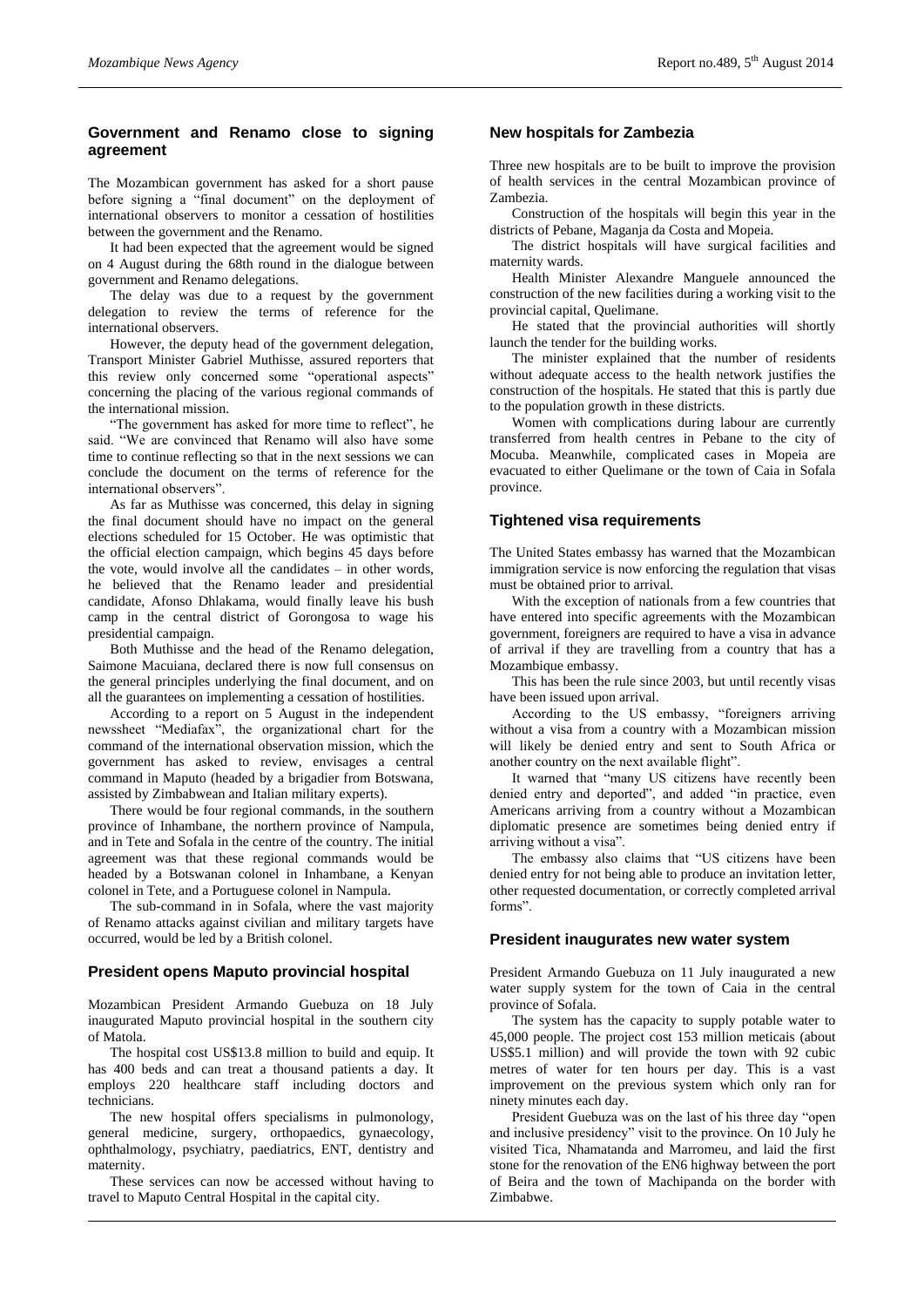# **Above average harvest reduces food insecurity**

The US-funded Famine Early Warning Systems Network (FEWS NET) has reported that the majority of rural households in Mozambique are meeting their basic food needs following an above average harvest.

According to its latest Food Security Update, households are meeting their food needs through markets, home-grown stocks and the second cropping season.

FEWS NET stressed that most markets are adequately supplied with staple food and commodities. It stated that food prices are expected to remain close to the five year average.

The report stated that households in areas hit by floods in February and March have managed to recover and now have adequate access to food of their own.

However, it pointed out that there are exceptions. In particular, the government has had to provide food assistance in parts of the central district of Gorongosa to people who have been displaced by conflict between government forces and Renamo gunmen.

The outlook for next year's harvest is tempered by warning signs that the El Niño phenomenon, which is associated with drought in southern Africa, is likely to occur in coming months.

FEWS NET highlighted a warning from the Climate Prediction Centre (CPC) - International Research Institute for Climate and Society (IRI), that there is an elevated chance for an El Niño event to develop between August and October 2014 and to continue into early 2015.

It added, "historically, the main impact of El Niño in Mozambique is felt during the second half of the cropping season (January to March). However, there is 50 per cent likelihood of having below average October to December rainfall during El Niño years in parts of southern and central Mozambique, which means that the start of season could be delayed along with planting for the main agricultural season".

# **Nacala Corridor receives first locomotives**

The first consignment of locomotives for the Nacala Corridor has arrived in Mozambique.

The ten trains were imported by the Integrated Nacala Logistics Corridor (CLN), a consortium that is 80 per cent owned by the Brazilian mining giant Vale, and 20 per cent by Mozambique's publicly owned port and rail company, CFM.

In total, CLN is importing 80 locomotives to operate along the 900 kilometre long Moatize-Nacala line.

The General Electric locomotives each have 4,000 horsepower to enable them to pull coal wagons coal from the mines in Moatize, in the western province of Tete, to the port of Nacala-a-Velha. The coal trains will be enormous, consisting of 120 wagons pulled by four locomotives. Each train will be 1.5 kilometres long.

According to CLN officials, the entire project, composed of the railway line and the coal terminal at the port, is budgeted at US\$4.4 billion.

CLN is investing more than \$85 million on installing a communications network along the track to enable the safest and most efficient use of the track.

The first coal exports are due in December. By 2015, the line should have the capacity to transport 11 million tonnes of cargo a year, rising to 18 million tonnes in 2017.

The coal terminal at Nacala-a-Velha will have the capacity to store 1.45 million tonnes and export 18 million tonnes of coal a year.

# **IVCL plans to triple Benga coal production**

The Indian group International Coal Ventures Pvt Ltd, which has purchased the Mozambican coal assets of the Anglo-Australian company Rio Tinto for just US\$50 million, has claimed that within three years it will nearly triple production at the open cast coal mine in Benga, in the western province of Tete.

Cited by the Reuters news agency, IVCL chairperson C.S. Verma said that coal production will be brought up to 13 million tonnes a year. He put current production under Rio Tinto at five million tonnes.

Verma said ICVL would use existing infrastructure in Mozambique to optimise its operations and would participate in the development of projects such as new railways and ports if needed.

A new railway linking Tete to the northern port of Nacala, financed by the Brazilian mining company Vale, is nearing completion

There are already Indian interests in Benga. Tata Steel owns 35 per cent of the Benga mine, and IVCL clearly plans to work very closely with Tata. Verma said that, once production reaches 12-13 million tonnes a year, IVCL will ship 60 per cent of the production to India while "the rest will be used by Tata Steel under an offtake deal".

The estimated reserves at Benga are 2.6 billion tonnes, 70 percent of which is the coking coal used in making steel.

Rio Tinto acquired Benga and its other Mozambican coal assets when it purchased the Australian company Riversdale for \$3.9 billion in 2011. IVCL was one of the companies beaten by Rio Tinto in the bidding for Riversdale.

IVCL must be rather glad that its bid lost, since Rio Tinto was obliged in 2013 to write down the grossly overvalued Riversdale assets by \$3.5 billion. Now IVCL has picked up those assets for a mere \$50 million. The deal is not yet finalized, but Verma expected it to be closed within two months.

IVCL was set up by the Indian Ministry of Steel as a joint venture company with the explicit aim of acquiring coal assets abroad, mainly to ensure supplies of coking coal for the Indian steel industry.

#### **Increase in trade with China**

Trade between Mozambique and China in the first five months of this year rose to US\$717 million. This is a 22.62 per cent increase on the same period in 2013.

Exports to China totalled 1\$99 million, an increase of 28.36 per cent. However, imports increased by 20.54 per cent to \$517 million.

According to the news agency Macauhub, Mozambique was China's fourth largest trading partner in the Lusophone world.

In the same period, trade between China and the eight Portuguese speaking countries came to \$53.345 billion, a nine per cent increase. Exports stood at \$16.995 billion, with imports of \$36.349 billion.

More than half of the total trade, \$34.173 billion, was with Brazil. The second largest trading partner was the oil exporter Angola, with imports and exports totalling \$16.491 billion. Portugal was the third largest partner, with trade worth \$1.896 billion.

The other countries, Cape Verde, Guinea Bissau, East Timor and Sao Tome and Principe had only \$66 million of trade with China.